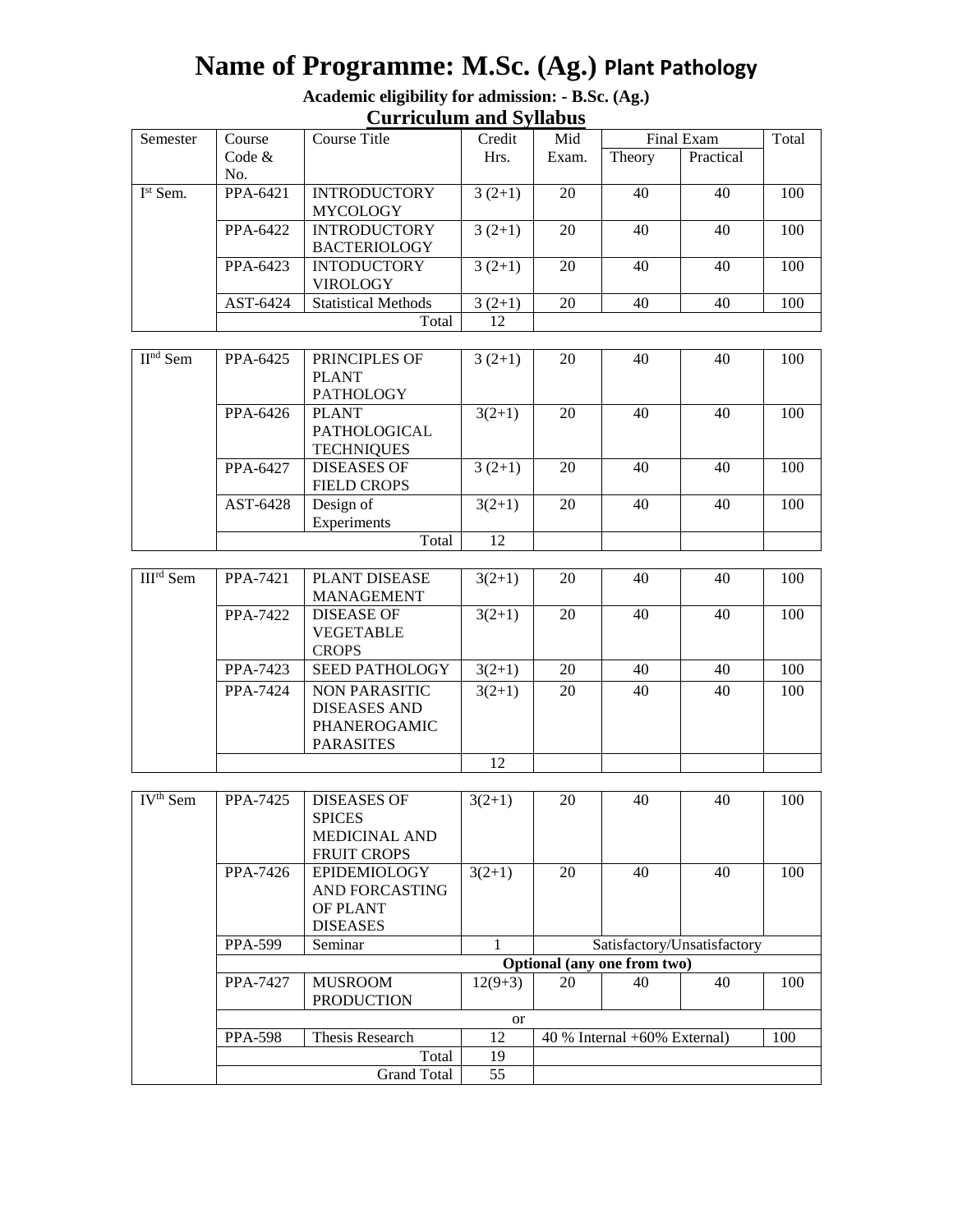#### **PPA 6421 - INTRODUCTORY MYCOLOGY**

**(Credit Hours: 2** + 1 = 3) **(MARKS: MID 20** + THE 40 + PRA.  $40 = 100$ )

**Introduction -** Milestones in mycology, fungal systematics, general characteristics and classification of kingdom fungi phylum: Cytridiomycota - *Synchytrium endobioticum, Allomyces, Chytriomyces,* phylum: Zygomycota- , *Rhizopus, Mucor, Endogone* and *Glomus,* phylum: Ascomycota - *Saccharomyces* spp.; *Taphrina Aspergillus, Penicillium, Claviceps purpurea, Neurospora sitophila, Monilinia, venturia,* phylum: Basidiomycota - *Agaricus, pleurotus, Puccinia, Melampsora, Uromyces, Tilleiia,* - *Ustilago,* Imperfect fungi,- *Colletotrichum, Phoma, A scochyta, helmmthosporiurn, Cercospora, Botrytis, Fusarium* and *Rhizoctonia.* General characteristics and classification of kingdom Straminopila with special emphasis of life cycle of following of genera-Pythium, *Phy toph thora, Albugo, Peronospora, Achlya* and *Saprolegnia.* General characteristics and classification of ProtistsPlasmodiophora, Dictyostelium and life cycles of typical Myxomycetes, Asco and Basidio-lichens. Fungal genetics, sexuality and variability in fungi.

**Practical:** Related with the Course.

# **PPA 6422 - INTRODUCTORY BACTERIOLOGY**

**(Credit Hours: 2 + 1 = 3) (MARKS: MID 20 + THE 40 + PRA. 40 = 100)** 

**Bacteria :** History and development, origin of bacteria, fossil bacteria, classification, morphology, structure, metabolism and Reproduction. Classification and identification of phytopathogenic bacteria. Nutrition: autotrophic and heterotrophic. Comparison of Prokaryote, Eukaryote and Archeabacteria. Bacterial toxins and enzymes, elementary bacterial genetics and mechanism of variability. Bacteriophages. General characteristics of rickettsia, bdellobrios and L-form bacteria.

**Mollecutes -** Introduction, history and milestones, definition, characteristics cell morphology and replication, classification, differences between Mycoplasma, Phytoplasma and Spiroplasma.

**Practical:** Related with the Course.

# **PPA 6423 - INTODUCTORY VIROLOGY**

#### **(Credit Hours: 2 + 1 = 3) (MARKS: MID 20 + THE 40 + PRA. 40 = 100)**

Brief history and economic importance of viruses, plant viruses morphology and structure, composition, replication, nomenclature and classification of plant viruses. Induction of disease symptoms caused by viruses. and transmission. Physiology of virus infected plants. Detection of isolation, purification and serology of plant viruses.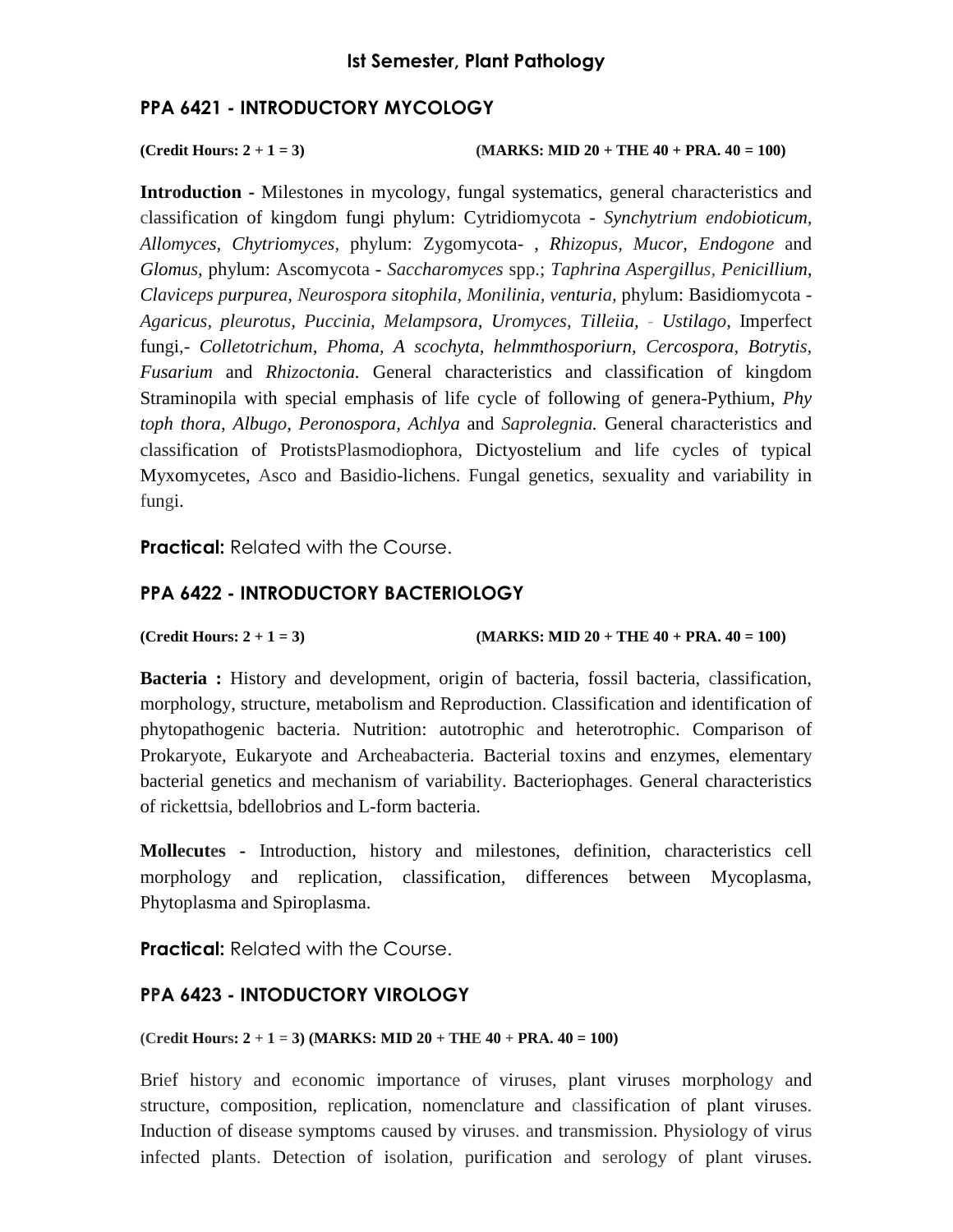Bacteriophase.

**Practical:** Related with the Course.

### **IInd Semester**

# **PPA 6425 - PRINCIPLES OF PLANT PATHOLOGY**

**(Credit Hours: 2 + 1 = 3) (MARKS: MID 20 + THE 40 + PRA. 40 = 100)** 

Importance of plant diseases, scope & objective of plant pathology, Brief history of plant pathology. Classification of plants diseases, Symptoms and sings of plant's diseases. Environmental effects on the development of infectious plants disease. Physiologic specialization anti variation in plant pathogens. Parasitism and disease development, role of enzymes and toxins during infections. General principles of plant disease managements.

**Practical:** Related with the Course.

### **PPA 6426 - PLANT PATHOLOGICAL TECHNIQUES**

**(Credit Hours: 2 + 1 = 3) (MARKS: MID 20 + THE 40 + PRA. 40 = 100)** 

Microscopy: Calibration and measurement of spore, camera Iucida drawing, microtomes and microtomy procedures (paraffin embedding and freeze microtome), Preparation of mount, preservation of fungi, cleaning and sterilization of glassware and culture media (natural, semi synthetic and synthetic). Determination. of pH. Inoculation and isolation of pathogens, purification of fungal culture, Koch's postulates. Methods of spore germination. Demonstration of appresoria and houstoria in plant pathogenic fungi. Stains and staining, detection of plant pathogens. In vitro evaluation of fungicides and bactricides. Field experiments, and collection of data and references. Laboratory Equipments and their use \_ Autoclave, hot air oven, laminar air flow, pH meter, spectrophotometer micro tomes and B.O.D. Incubator.

**Practical:** Related with the Course.

# **PPA 6427 - DISEASES OF FIELD CROPS**

**(Credit Hours: 2 + 1 = 3) (MARKS: MID 20 + THE 40 + PRA. 40 = 100)** 

Symptoms, etiology, transmission and control of important disease of field and oil seed crops.

Disease of wheat - Rust, Loose smut, Hill bunt, Karnal bunt, Leaf smut, Alternaria blight, Ear cockle.

Diseases of paddy – Blast, Helminthosporium leaf spot, Stem rot, Kernal bunt, Leaf smut, False smut, Bakanae disease, Sheath blight, Bacterial blight, Khaira disease.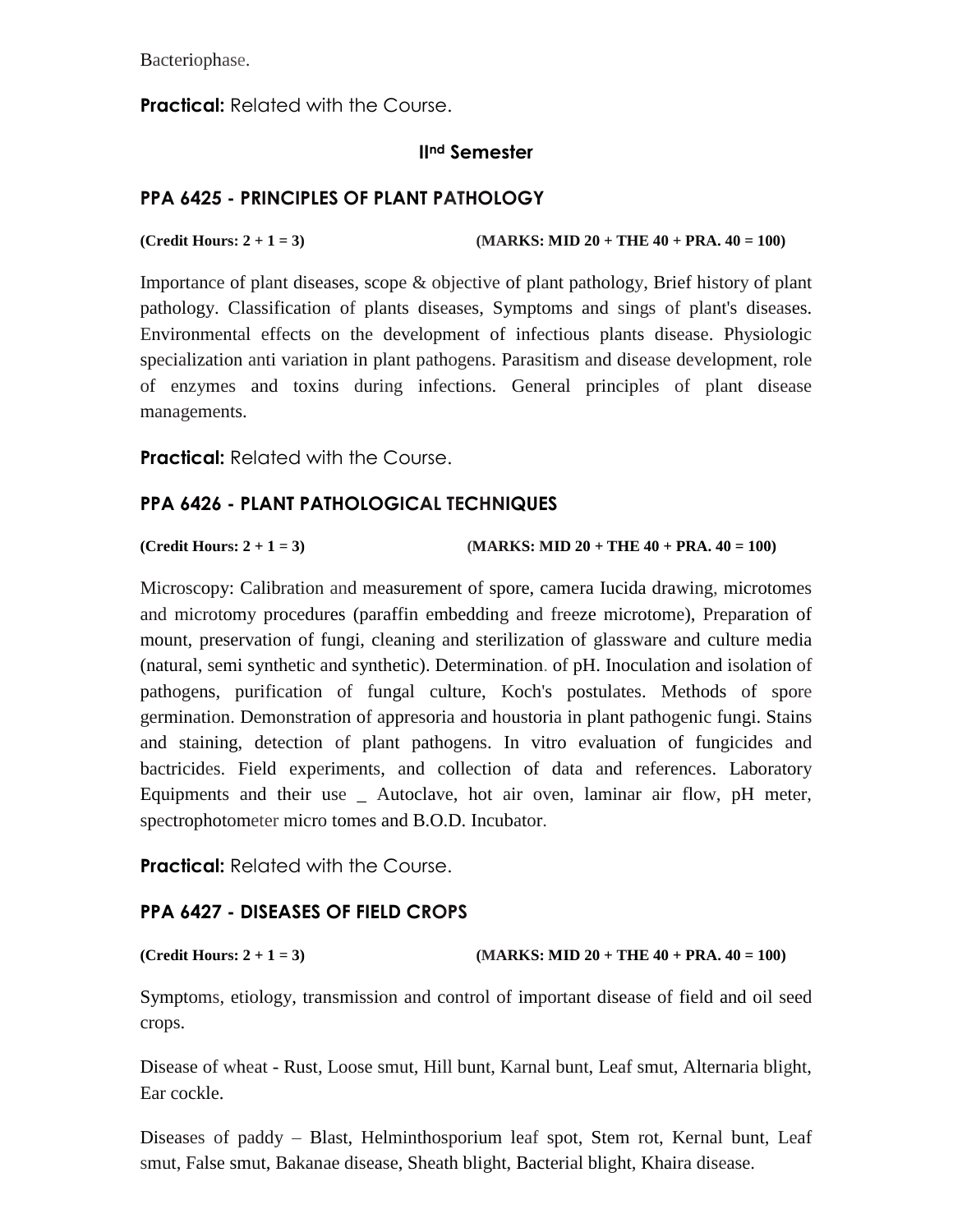Diseases of jowar - Downy mildew, Loose, covered, head and long smuts Diseases of bajra - Downy mildew or Green ear, Leaf rust, Grain smut and Ergot.

Disease of maize - Smut Brown spots, Pythium .stalk rots. Diseases, tobacco - Damping off, Mosaic.

Diseases of barley - Covered smut.

Disease of sugarcane - Red Rot, Wilt, Smut.

Diseases of pigeon pea - wilt, Sterility mosaic, Phytophthora blight.

Diseases of gram - Wilt and blight.

Diseases of mung and urd - Cercospora leaf spots.

Symptoms, etiology, transmission and control of important d iscases of oil seed crops.

| Ground nut     | Tikka disease, rust, wilt and collar rot. |
|----------------|-------------------------------------------|
| Linseed        | Rust, Blight & wilt                       |
| <b>Mustard</b> | White rust, Leaf blight                   |
| Sunflower      | Rust Leaf spot and wilt                   |
| Sesamum        | Leaf spot and Phyllody                    |
| Castor         | Seedling blight, rust, blight, leaf spot. |

**Practical:** Related with the Course.

#### **IIIrd Semester**

#### **PPA 7421 - PLANT DISEASE MANAGEMENT**

#### $(Credit Hours: 2 + 1 = 3) (MARKS: MID 20 + THE 40 + PRA. 40 = 100)$

Methods and practices of plant disease management - Regulatory methods - plant quarantine, inspection and certification, seed certification.

Physical method - sanitation, hot water, solar heat, steam and aerated steam treatments to kill pathogens burning of infested crop debris moisture alternation of soil and alteration of soil pH. Biological control - Antagonists. Mode of action of antagonists, Efficacy of bio-control agents, cross protection and induced resistance, organic amendments, protection of plant surfaces. Cultural practices-Production and use of disease free propagating materials, adjustment of crop culture to minimize disease incidence, field and plant sanitation, Host resistance - Methods of' screening of disease resistance breeding methods and genetic resistance for disease management.

Toxic chemicals: Definition and classification of fungicides, formulation of fungicides, methods of fungicidal application, fungicidal toxicity, test, use of foliar and post harvest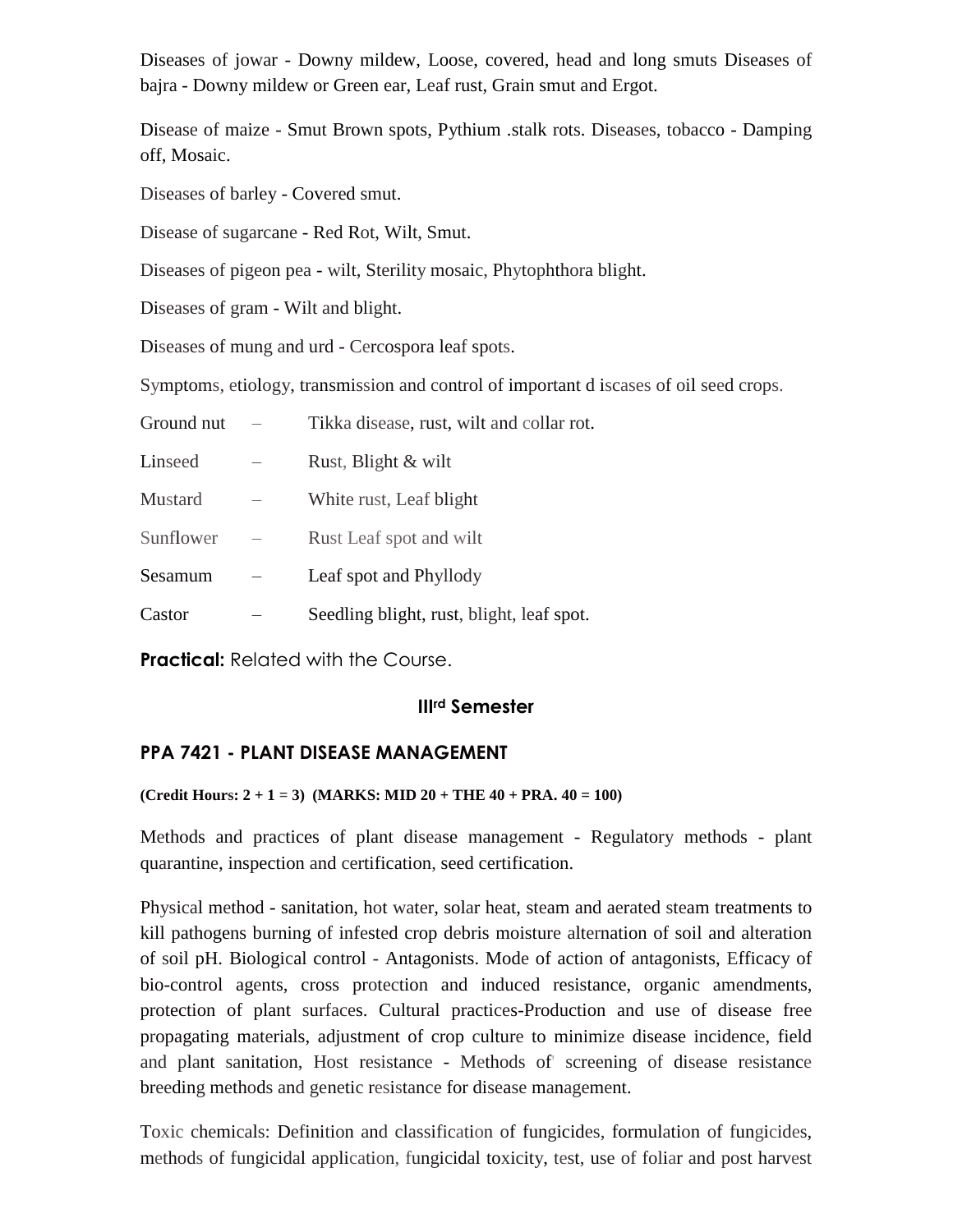fungicides, seed and soil treatments. Systemic fungicides and Antibiotics, mode of their action movement and distribution. Integrated diseases management.

**Practical:** Related with the Course.

# **PPA 7422 - DISEASE OF VEGETABLE CROPS**

#### **(Credit Hours: 2 + 1 = 3) (MARKS: MID 20 + THE 40 + PRA. 40 = 100)**

Symptoms etiology transmission and control of the following disease of vegetable crops.

**Disease of potato:** Early blight, late blight, Rhizoctonia, Black & Scurf, Dry rot of tubers, Snchytrium wart, Corrunon scab, Bacterialring rot, Soft rot of tubers virus diseases (leaf roll, mosaic)

Diseases of brinjal- Phomosis, Fruit rot, Little leaf.

Diseases of pea - Downy mildew, powdery mildew, rust.

Diseases of coriander - Stern gall.

Diseases of cabbage and cauliflower - Club root, Damping Off, Black rot.

Diseases of okra - Yellow vein mosaic.

Diseases of onion - Smut.

Diseases of garlic - Garlic blotch.

Diseases of chillies - Anthracnose, Fruit rot, Virus diseases'.

Disease of tomato - Early blight, Leaf curl, Root - knot.

Diseases of cucurbits - Powdery mildew, Downy mildew. Practical - Related with the course.

# **PPA 7423 - SEED PATHOLOGY**

# **(Credit Hours: 2 + 1 = 3) (MARKS: MID 20 + THE 40 + PRA. 40 = 100)**

History and importance of seed pathology. International seed testing association its role and functions. Morphology and anatomy of seed; Entry points of seed infection. Plantseed and seed-plant transillission. Establishment of infection and Course of disease. Environment affecting establishment, seed crop management. Seed treatment, quarantine for seed certification. Detection of seed borne pathogen. Seed health testing methods. Important seed transmitted disease, their symptoms and disease cycles. Storage fungi. Impact of storage fungi on stored grains seeds. Factors influencing invasion of stored grain seed by fungi. Management of seed brone pathogens.

**Practical:** Related with the Course.

# **PPA 7424 - NON PARASITIC DISEASES AND PHANEROGAMIC PARASITES**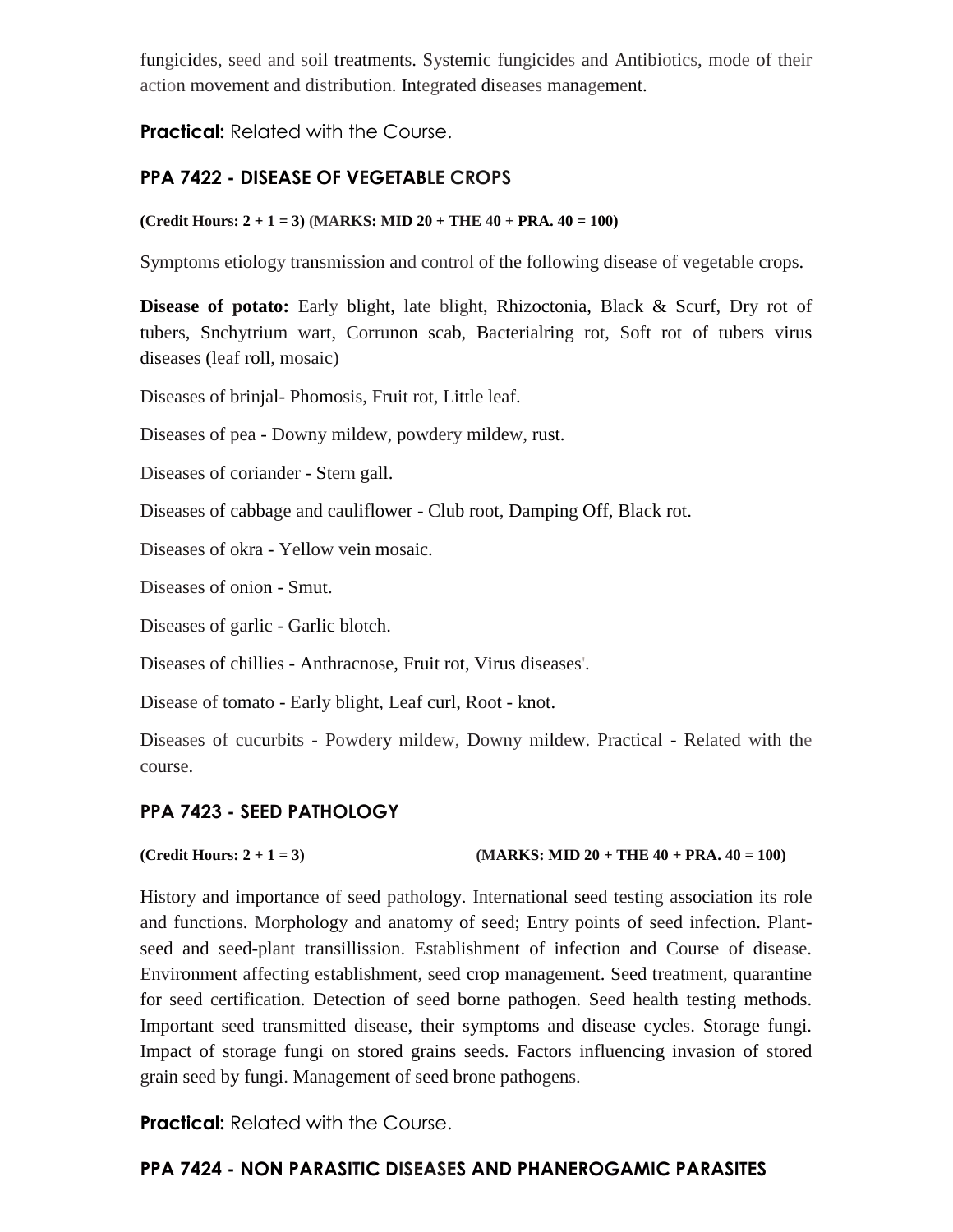Historical review, interaction of biotic and abiotic stress: predisposition, stress strain, injury to tree, decline, disease spiral, interaction of biotic and abiotic stresses (I).Effect of air pollution: primary air pollutant, secondary air pollutant, smog, air pollutants in relation to rain: health symptoms, ozone, PAN, C02, Sulphur dioxide, nitrogen oxide injury (3). Acid rain : causes and effects of acid rains, symptoms, diseases caused by acidity of alkalinity (2). Disease due to unfavourable temperature and frost damage:

Diseases due to low temperature stress (chilling and freezing injury), cold shock proteins, cold tolerance, frost churning of frozen soil damage, heat injury, sunscald, Scorch. Girdling of heat shock protein (2). Diseases due to unfavourable moisture : drought, flooding symptoms of plants under drought, and flooding stress (3). Nutritional deficiencies and toxicities: Macro elements microelements nutritional balance, importance of nutrients in plant health, diseases caused by mineral deficiency or toxicity, characteristics of deficiency diseases in. corps. Effect of global warming : climate change on disease incidence, latrogenic disease. Disease due to phanerogarnic parasites : Classification and control of phanerogarnic parasites like Striga, Cascuta, Orobanche, Arceuthobium.

**Practical:** Related with the Course.

#### **IVth Semester**

#### **PPA 7425 - DISEASES OF SPICES MEDICINAL AND FRUIT CROPS**

**(Credit Hours: 2 + 1 = 3) (MARKS: MID 20 + THE 40 + PRA. 40 = 100)** 

Symptoms etiology, transmission and control of the following disease of fruits crops.

Mango - Anthracnose, scab malformation, Loranthus, black tip, powdery mildew.

Apple - Scab, powdery mildew, soft rot.

Citrus - Canker, Fruit rots, Greening & Tristeza, Die-back. Root rots.

Guava - Wilt and Fruit blotch.

Papaya - Foot rot, mosaic, Leaf curl.

Grapes - Downy mildew and powdery Mildew

Jack fruit - Brown leaf spot & Rhizopus rot

Banana - Panama disease & bunchy top.

Disease of forest trees including neem and stored timber.

Turmeric - Rhizome rot, soft rot

Ginger - Rhhizome rot, soft rot, wilt/yellow diseases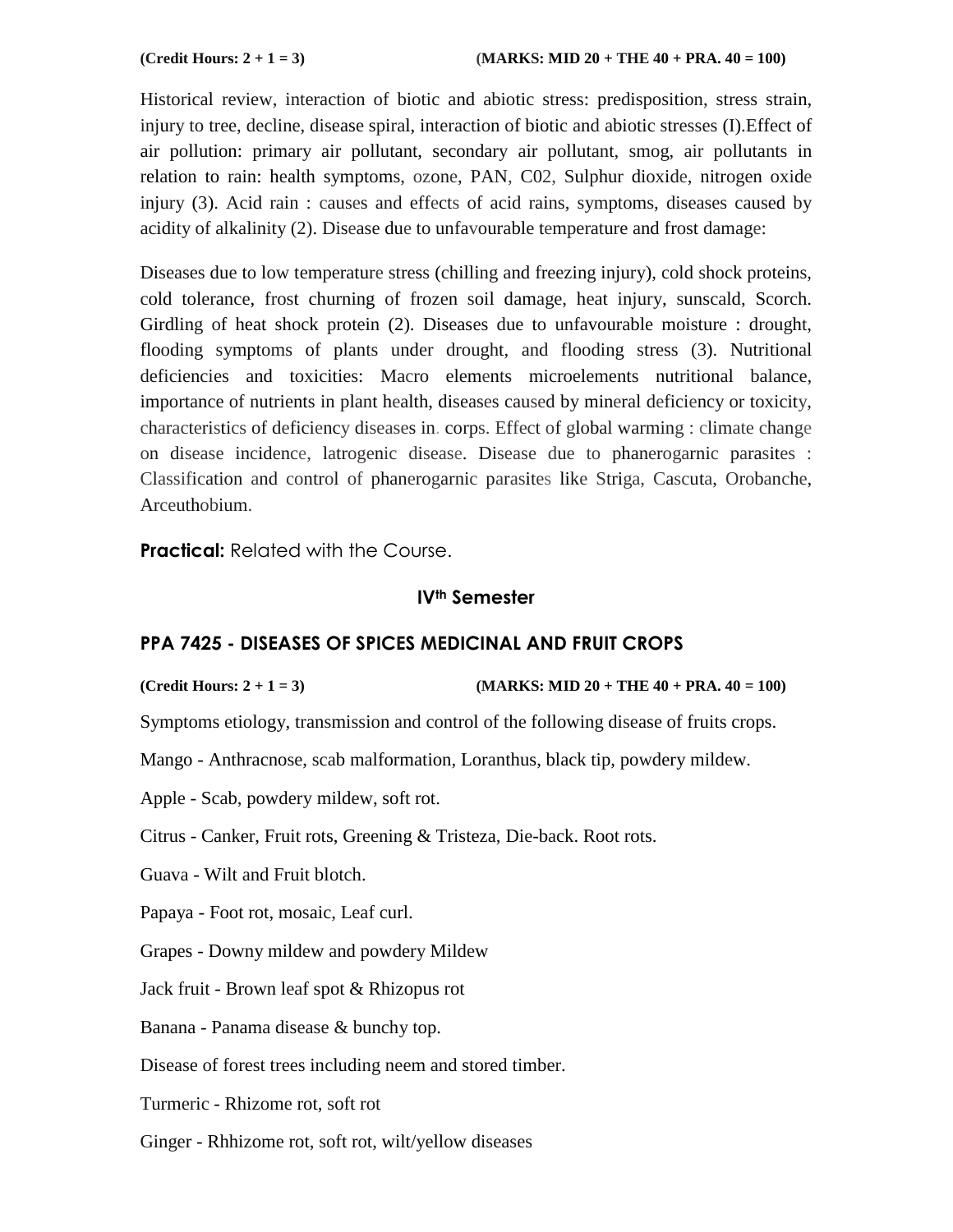Coriander- stem gall, wilt and powdery mildew

Cumin - Powdery mildew, damping off,

Cardamom: Rhizome rot, leaf rust, leaf spot

**Practical:** Related with the Course.

#### **PPA 7426 - EPIDEMIOLOGY AND FORCASTING OF PLANT DISEASES**

**Credit Hours: 2** + 1 = 3) **(MARKS: MID 20** + THE 40 + PRA. 40 = 100)

History, host pathogen, environmental and other factor in relation to disease development. Epidemic growth and analysis. Disease progress cure, and resistance phenomena, principles and pre requisite of forecasting systems and factors affecting various - components. Forecasting, procedures, modeling concepts and disease production. Crop loss assessment importance kinds of losses and assessment methods. Implementation of crops loss assessment programme. Disease assessment of their methods. Remote sensing and yield component analysis.

### **PPA 7427 – MUSHROOM PRODUCTION TECHNOLOGY**

```
(Credit Hours: 2+1 = 3) (MARKS: MID 20 + THE 40 + PRA. 40 = 100)
```
Introduction, history and economic importance of mushrooms. Morphology and taxonomy. Edible and poisonous mushrooms. Cultivation system and farm design, compost and composting, .spawn & spawning, Casing materials and. case running. Cultivation of mushrooms. Diseases of mushrooms, post harvest handling and processing.

**Practical:** Related with the Course.

# **AST 6364: STATISTICAL METHODS**

```
(Credit Hours: 2+1 = 3) (MARKS: MID 20 + THE 40 + PRA. 40 = 100)
```
Frequency distribution, classification and tabulation of data; graphical and diagramatic representation of data, measures of central tendency, measures of despersian, coefficient of variance, standard error, skewness

& kurtosis.

Consus & sample survey, population and sample, probability concept of random sampling, simple random sample, statified sampling systematic & cluster sampling parameter & sample value. Testing of hypothesis. test of signification based on Z t and F test  $x^2$  - test f01; goodness of fit and independence of attributes.

Scattered diagram. Linear regression & correlation, regression and correlation coefficient.